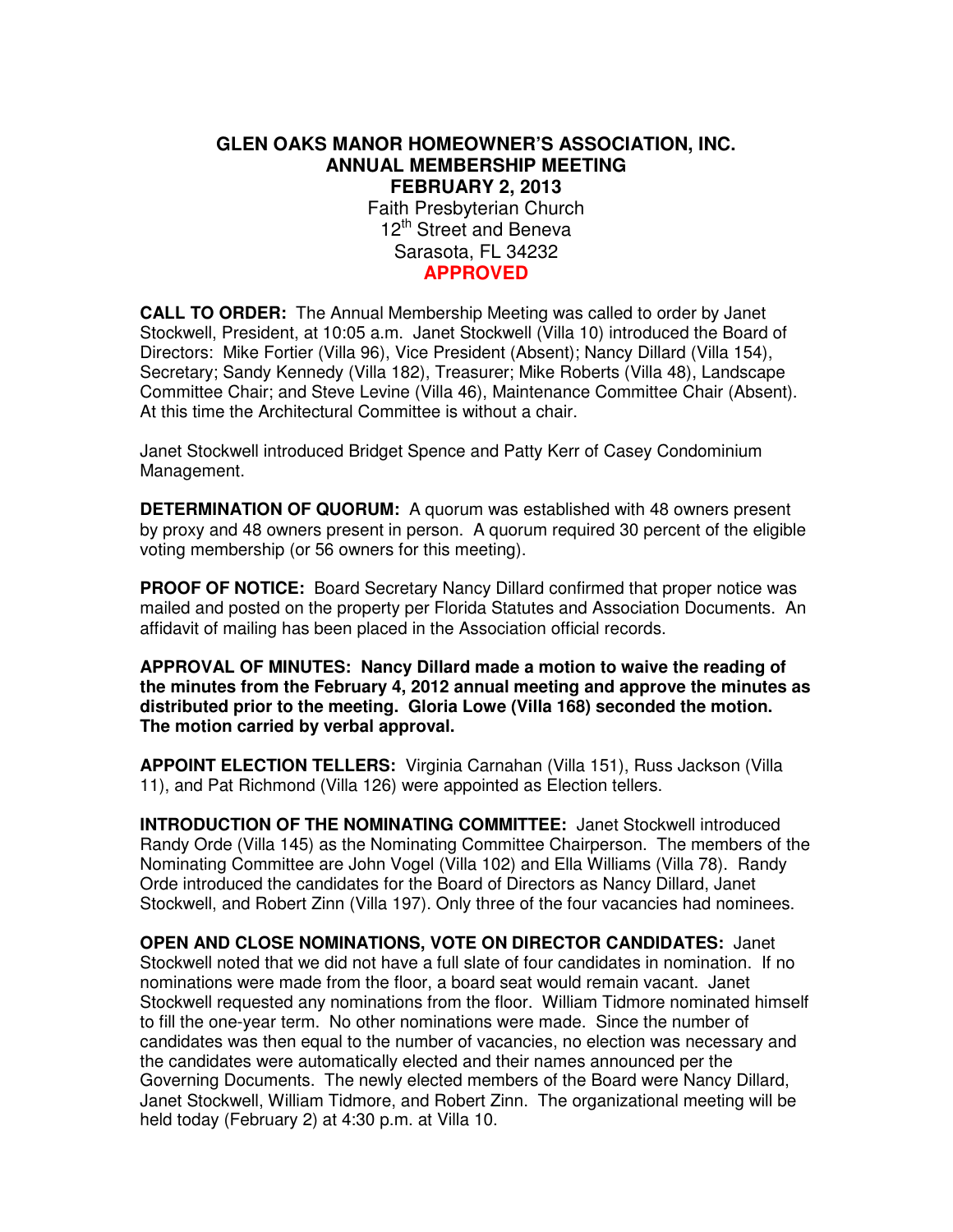## **VOTE ON DECLARATION OF COVENANTS AND RESTRICTIONS AMENDMENTS and RULES AND REGULATIONS:**

At this time, Janet Stockwell asked Nancy Dillard to present the amendments that were distributed in the annual meeting packet. Each amendment was presented along with an explanation of its purpose.

Janet Stockwell then asked Nancy Dillard to present the Rules and Regulations. Nancy Dillard presented the document as a whole along with the rationale for establishing a systematic process of having the membership vote on the Rules and Regulations that apply to individual owner responsibilities annually.

Ron Erday (Villa 188) expressed a concern about the wording of the third paragraph related to parking vehicles overnight in a driveway and a discussion ensued. After discussion, **Ron Erday made a motion to change the wording of paragraph 3 to read "Parking more than two vehicles overnight in a driveway is prohibited. Parking of any vehicle over two must be in the garage or at an alternate location off the property." Dick Lowe (Villa 168) seconded the motion and all voted in favor by voting aye. As a point of order - the section discussed (paragraph 3) is one of the sections that requires only Board of Directors approval.** The Board of Directors agreed to make the change as suggested. **Nancy Dillard made a motion that the vote be to accept the Rules and Regulations, as amended, and Randy Orde seconded the motion.** 

The discussion came to an end and the ballots were collected and tallied.

**Lender Liability Amendment - amendment to Article V(5) of the Declaration of Covenants and Restrictions passed with a vote of 94 owners in favor of the amendment and 1 owner in opposition. The amendment to Article V is: "Section 5. Priority of Lien. It is the intent hereof that the aforesaid lien against each Lot shall be subordinate and inferior only to the lien of taxes and special assessments levied by the County of Sarasota or other governmental authority, and to the lien of any first mortgage placed upon such Lot prior to the recording of a Claim of Lien (with the exception of a purchase money mortgage given by a buyer to an owner-seller of such Lot). Any first mortgagee, or its successor or assignee as a subsequent holder of the first mortgage, that acquires title to a Lot through mortgage foreclosure or acceptance of a deed in lieu of foreclosure shall be liable for assessments levied against such Lot as provided in Chapter 720, Fla. Stat., as amended from time to time, which currently requires the lender to pay the Association the lesser of 1% of the original mortgage indebtedness, or the sum of the regular and special assessments that accrued or became due during the 12 months immediately preceding acquisition of title by the lender."** 

**Split Rail Fence Amendment - amendment to Article VII(1)(e) of the Declaration of Covenants and Restrictions passed with a vote of 94 owners in favor of the amendment and 2 owners in opposition. The amendment to Article VII(1) adds: "(e) The Association shall maintain, repair and replace the split rail fences for all Lots that have split rail fences. The split rail fence is located on the property line of each villa separating the villa outside courtyard (Area C) and the Common Area**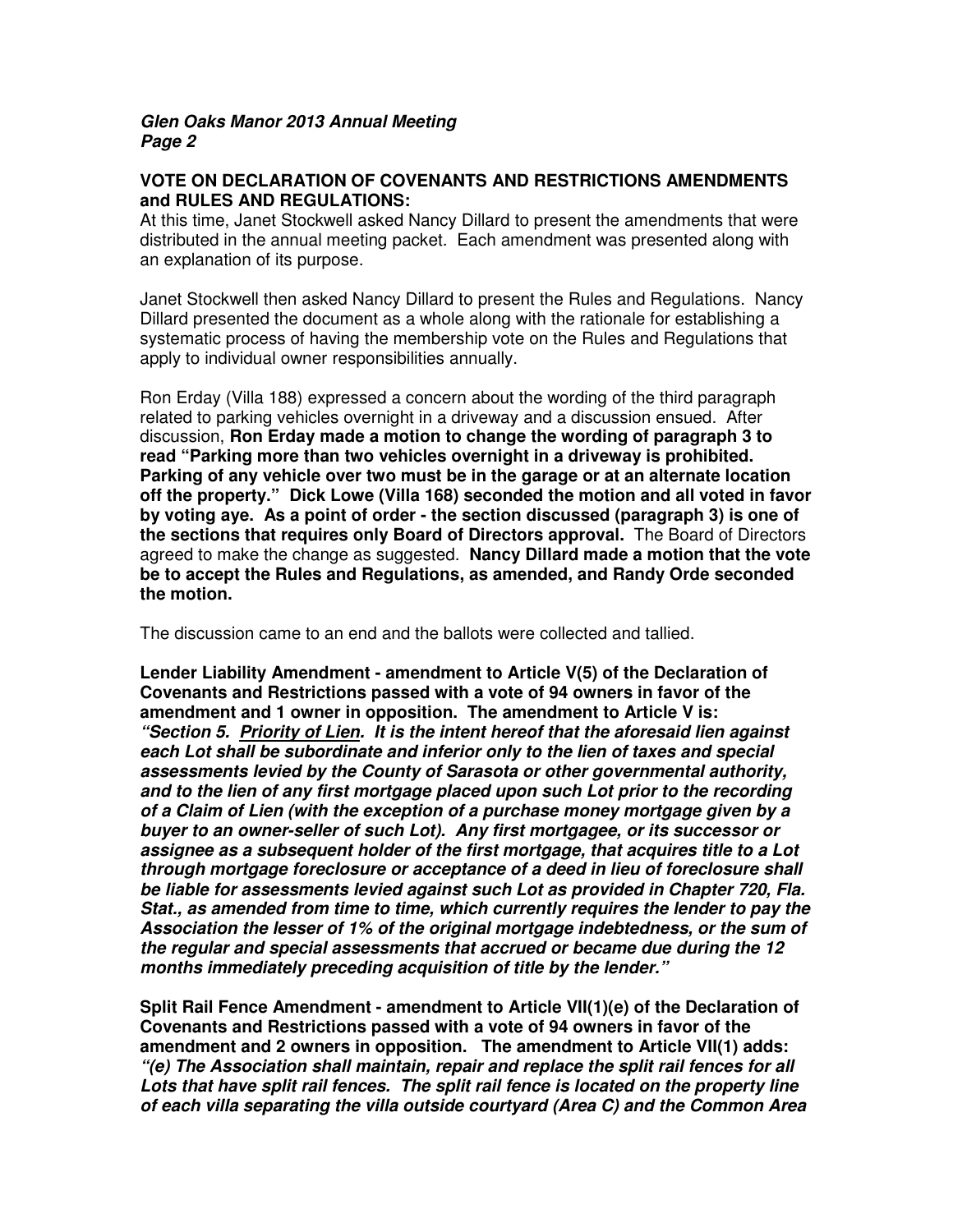**as illustrated in exhibit A of the Amended and Restated Declaration of Covenants and Restrictions of Glen Oaks Manor Homes. If an owner of a Lot has requested and received permission to replace the split rail fence with a hedge, the owner will be responsible to maintain and replace the hedge as necessary."** 

### **Rules and Regulations - adoption of the Rules and Regulations passed with a vote of 89 owners in favor of the Rules and Regulations and 5 owners in opposition.**

The amendments to the Declarations of Covenants and Restrictions and the Rules and Regulations will be filed with the Sarasota County Clerk of the Court.

### **REPORT OF OFFICERS:**

President's Report: Janet Stockwell thanked the Board of Directors for all their hard work this past year. The President's report was mailed with the meeting packet.

Secretary's Report: Nancy Dillard reported that new weather-resistant agenda holders had been posted on the gazebos at the west ends of both lakes to keep agendas dry and from blowing away. Also, a bulletin board has been posted on the gazebo on the east end of the lake, with one side for official business and the other for residents' use. Nancy noted that a new page had been added to the website: "Neighbors in the News". This page is where articles from the local paper can be found that highlight residents of Glen Oaks Manor. Nancy also reported that the 2012 directories were out of stock and out of date. There has been approximately a 10% turnover of ownership this past year. New directories will be published in the Spring. If you have changes to your contact information or have not previously filled out the permission form, please pick up forms in the lobby or contact Casey Management to get an updated form on file.

Treasurer's Report: Sandy Kennedy reported that the association is in a healthy financial position. A full treasurer's report was mailed to all owners as part of the annual packet. Sandy extended a thank you to the Finance Committee: Charles Gott (Villa 48) and Bill Byers (Villa 6). The Finance Committee did a great job establishing the 2013- 2014 budget.

**REPORT OF COMMITTEES:** The Committee Reports were mailed with the meeting packet.

Reminders from the Committee Chairs were:

- Mike Roberts, Landscape Committee - Thank you to the committee: Bob Lewis (Villa 53), Gloria Lowe, Randy Orde, Susan Stavros (Villa 81), and David Schuler (Villa 67). - Ray Stockwell (Villa 10), in the absence of Steve Levine, Maintenance Committee Chair - Thank you to the committee: Bob Littlefield (Villa 17), Jim Frankford (Villa 157) and Ray Stockwell.

- Burt Gloor (Villa 153), in the absence of the Architecture Committee Chair - Thank you to the committee: James Gibbs (Villa 127), Susan Hopkins (Villa 61), Lon Ladwig (Villa 159), Peg Tams (Villa 35), Bill Tidmore (Villa 27), Marcia Wood (Villa 19), and Burt Gloor. Burt reported that a sample of a Board-approved prototype shutter for the front window was on display in the lobby. Also, that we have found a manufacturer to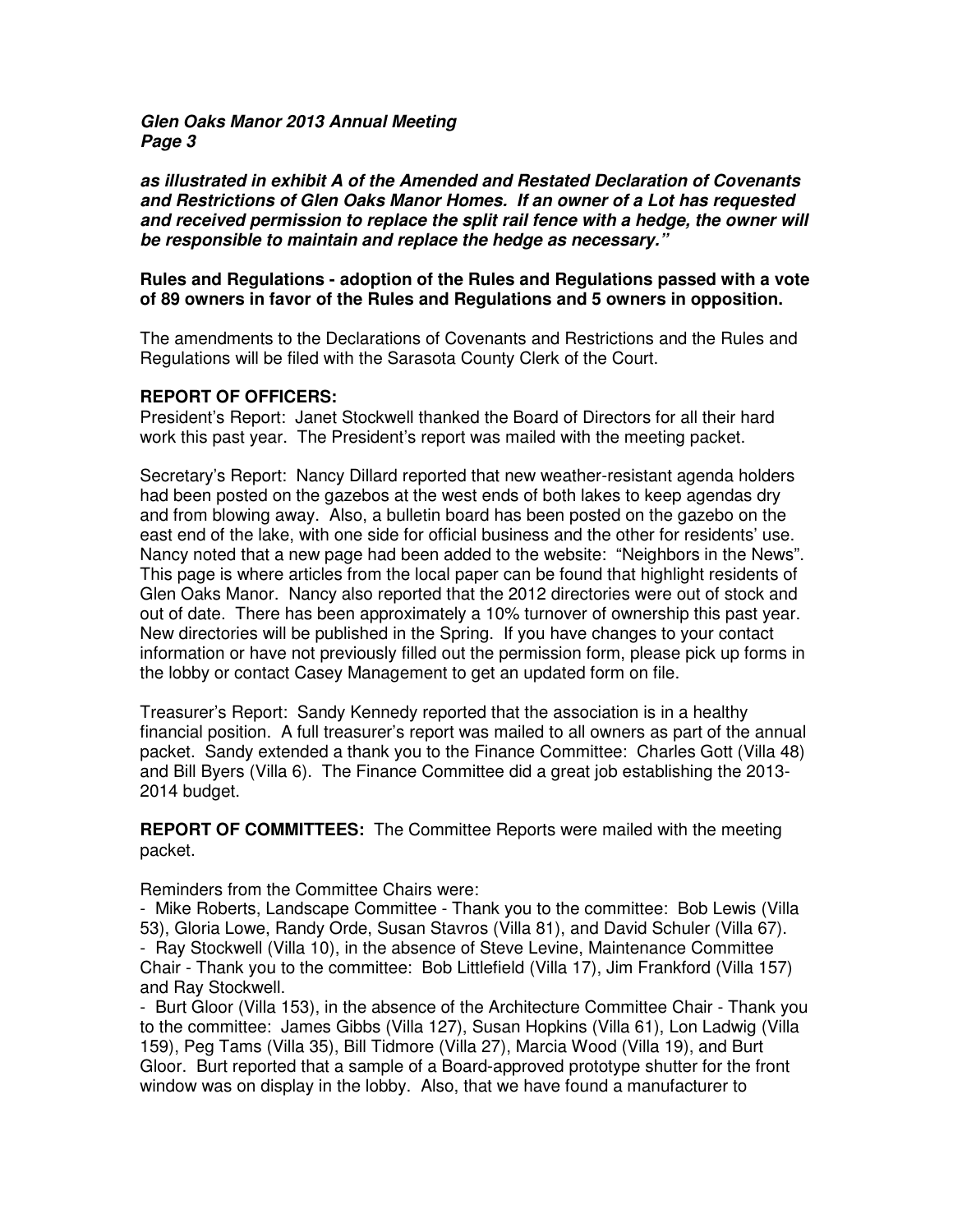fabricate parts for our current louver mechanisms. These parts are also on display in the lobby.

- Terrell Hart (Villa 171), Compliance Committee - Thank you to John Vogel, Bob Littlefield (Villa 17), and Jim Durkin (Villa 172).

- Nancy Dillard, Communication Committee - Thank you to Edie Kaplan (Villa 104) for her work as editor of the Newsletter and webmaster of our website. Edie has sold \$2000 worth of Newsletter advertising, making the Newsletter virtually self-sufficient. Nancy also thanked Lavern Handschuh (Villa 70) and Howie Kaplan (Villa 104) for their work as the Welcome Committee for new residents.

**UNFINISHED BUSINESS:** Janet Stockwell thanked outgoing Vice President Mike Fortier for his years of service on the Board of Directors. Janet also thanked all the continuing and new Directors.

**NEW BUSINESS:** Janet Stockwell introduced the new Nominating Committee for the coming year: Chairperson Ella Williams, John Vogel and Randy Orde.

**A suggestion to install a fountain in the lake had been discussed at board meetings during the fall. The Board of Directors agreed to send out a non-binding opinion poll to gain a sense of community preference. The straw poll vote results were 19 owners would be in favor of the installation of a fountain, 72 owners would be opposed, and 1 owner was undecided.** 

**ANNOUNCEMENT OF THE 2013 BOARD OF DIRECTORS: The 2013 Board of Directors are Janet Stockwell, Nancy Dillard, Sandra Kennedy, Steve Levine, Mike Roberts, William Tidmore, and Robert Zinn.** 

## **OWNER COMMENTS:**

Pat Richmond, Villa 126 - **Commented as an owner who has five of the windows in question that she would like to see an option for a window that opens from the inside.** 

Gloria Lowe, Villa 168 - **Since new mechanisms have been made, is there still a need for window replacements?** Yes, while the mechanisms will extend the life of many of the louver windows, there are still owners that are going to want to replace the windows eventually or in case of widespread damage, such as caused by a hurricane. Therefore, we need to pursue the type of window that will be approved as a replacement.

Gloria also suggested **that owners should notify adjoining wall neighbors when you will be doing work in your unit. The noise can be alarming when you are not aware that work is being done.** This is a good point and will be addressed in a Newsletter article.

Dinah Stamp, Villa 32 - **What is the fire code in regards to the front windows?** The current shutters are grandfathered in as long as they are in place; however, new shutters must allow for egress through these windows.

David Bouverat, Villa 77- **Heronmere at The Meadows has the same windows. Have we checked with them to see if they have a solution for this issue?** One of the Architecture Committee members did recently attend an open house there and is looking to get the name and number for a handyman who does work on their windows.